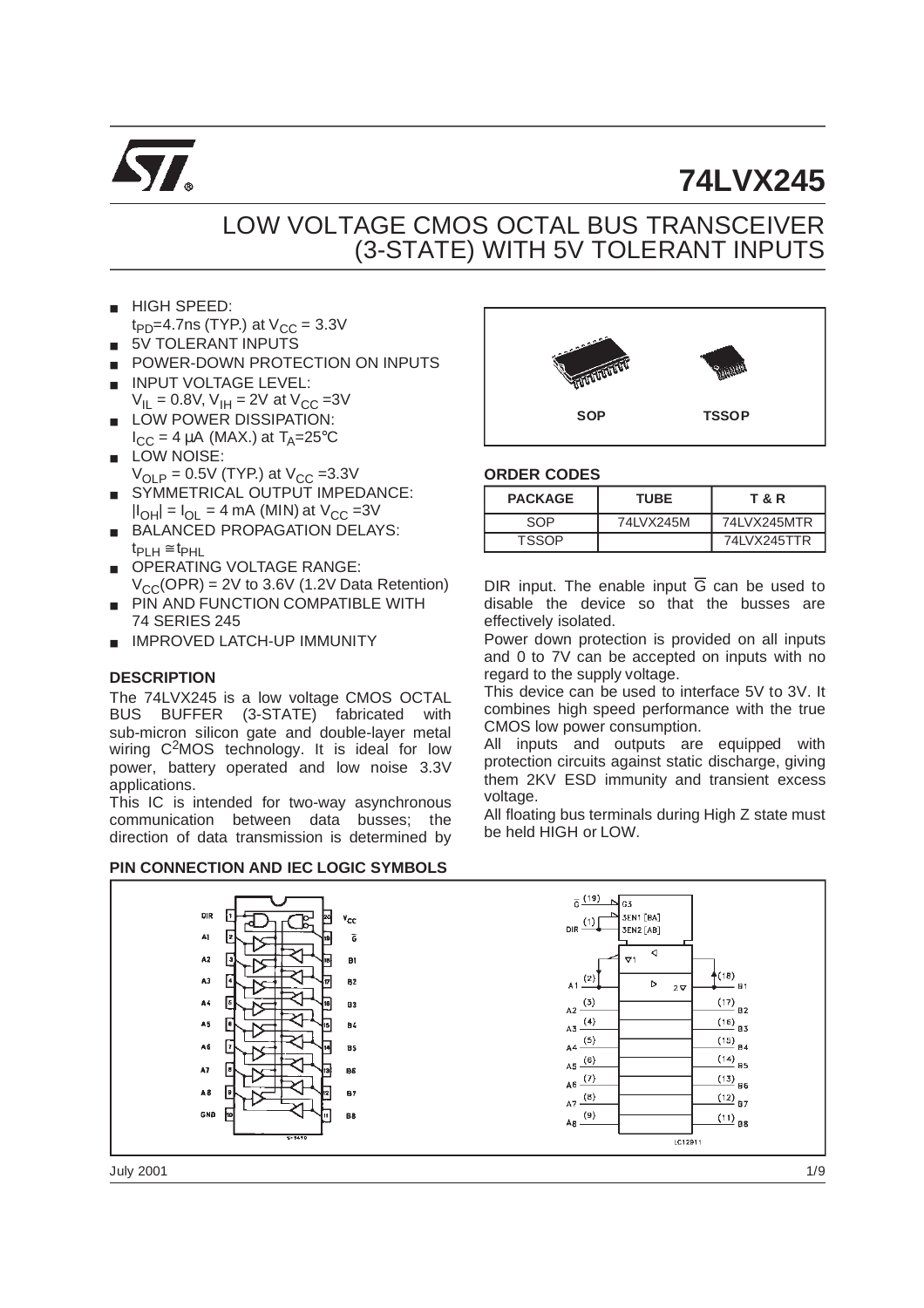#### **INPUT EQUIVALENT CIRCUIT PIN DESCRIPTION**



| <b>PIN No</b>                        | <b>SYMBOL</b>                    | <b>NAME AND FUNCTION</b>   |  |  |  |  |
|--------------------------------------|----------------------------------|----------------------------|--|--|--|--|
|                                      | DIR                              | Directional Control        |  |  |  |  |
| 2, 3, 4, 5, 6,<br>7, 8, 9            | A1 to A8                         | Data Inputs/Outputs        |  |  |  |  |
| 18, 17, 16,<br>15, 14, 13,<br>12, 11 | B <sub>1</sub> to B <sub>8</sub> | Data Inputs/Outputs        |  |  |  |  |
| 19                                   | G                                | <b>Output Enable Input</b> |  |  |  |  |
| 10                                   | GND                              | Ground (0V)                |  |  |  |  |
| 20                                   | Vcc                              | Positive Supply Voltage    |  |  |  |  |

勾

#### **TRUTH TABLE**

| <b>INPUTS</b> |              | <b>FUNCTION</b> |               | <b>OUTPUT</b> |  |  |
|---------------|--------------|-----------------|---------------|---------------|--|--|
| G             | <b>DIR</b>   | A BUS           | <b>B BUS</b>  |               |  |  |
|               |              | <b>OUTPUT</b>   | <b>INPUT</b>  | $A = B$       |  |  |
|               | <b>INPUT</b> |                 | <b>OUTPUT</b> | $B = A$       |  |  |
|               |              |                 |               |               |  |  |

X :Don't Care Z : High Impedance

#### **ABSOLUTE MAXIMUM RATINGS**

| Symbol                              | <b>Parameter</b>              | Value                    | Unit           |
|-------------------------------------|-------------------------------|--------------------------|----------------|
| $V_{\rm CC}$                        | Supply Voltage                | $-0.5$ to $+7.0$         | ٧              |
| $V_{\parallel}$                     | DC Input Voltage              | $-0.5$ to $+7.0$         | $\vee$         |
| $V_{\rm O}$                         | DC Output Voltage             | $-0.5$ to $V_{CC}$ + 0.5 | $\vee$         |
| $I_{\mathsf{IK}}$                   | DC Input Diode Current        | $-20$                    | m <sub>A</sub> |
| $I_{OK}$                            | DC Output Diode Current       | ± 20                     | m <sub>A</sub> |
| $\mathsf{I}_{\Omega}$               | DC Output Current             | ± 25                     | mA             |
| I <sub>CC</sub> or I <sub>GND</sub> | DC $V_{CC}$ or Ground Current | ± 50                     | mA             |
| $T_{\text{stg}}$                    | Storage Temperature           | $-65$ to $+150$          | $^{\circ}$ C   |
| $T_{\perp}$                         | Lead Temperature (10 sec)     | 300                      | $^{\circ}C$    |

Absolute Maximum Ratings are those values beyond which damage to the device may occur. Functional operation under these conditions is not implied

#### **RECOMMENDED OPERATING CONDITIONS**

| Symbol                     | <b>Parameter</b>                                   | Value         | Unit        |
|----------------------------|----------------------------------------------------|---------------|-------------|
| $V_{\rm CC}$               | Supply Voltage (note 1)                            | 2 to 3.6      |             |
| V,                         | Input Voltage                                      | 0 to 5.5      |             |
| $V_{\rm O}$                | Output Voltage                                     | 0 to $V_{CC}$ |             |
| $\mathsf{T}_{\mathsf{op}}$ | <b>Operating Temperature</b>                       | $-55$ to 125  | $^{\circ}C$ |
| dt/dv                      | Input Rise and Fall Time (note 2) ( $V_{CC}$ = 3V) | 0 to 100      | ns/V        |

1) Truth Table guaranteed: 1.2V to 3.6V<br>2) V<sub>IN</sub> from 0.8V to 2.0V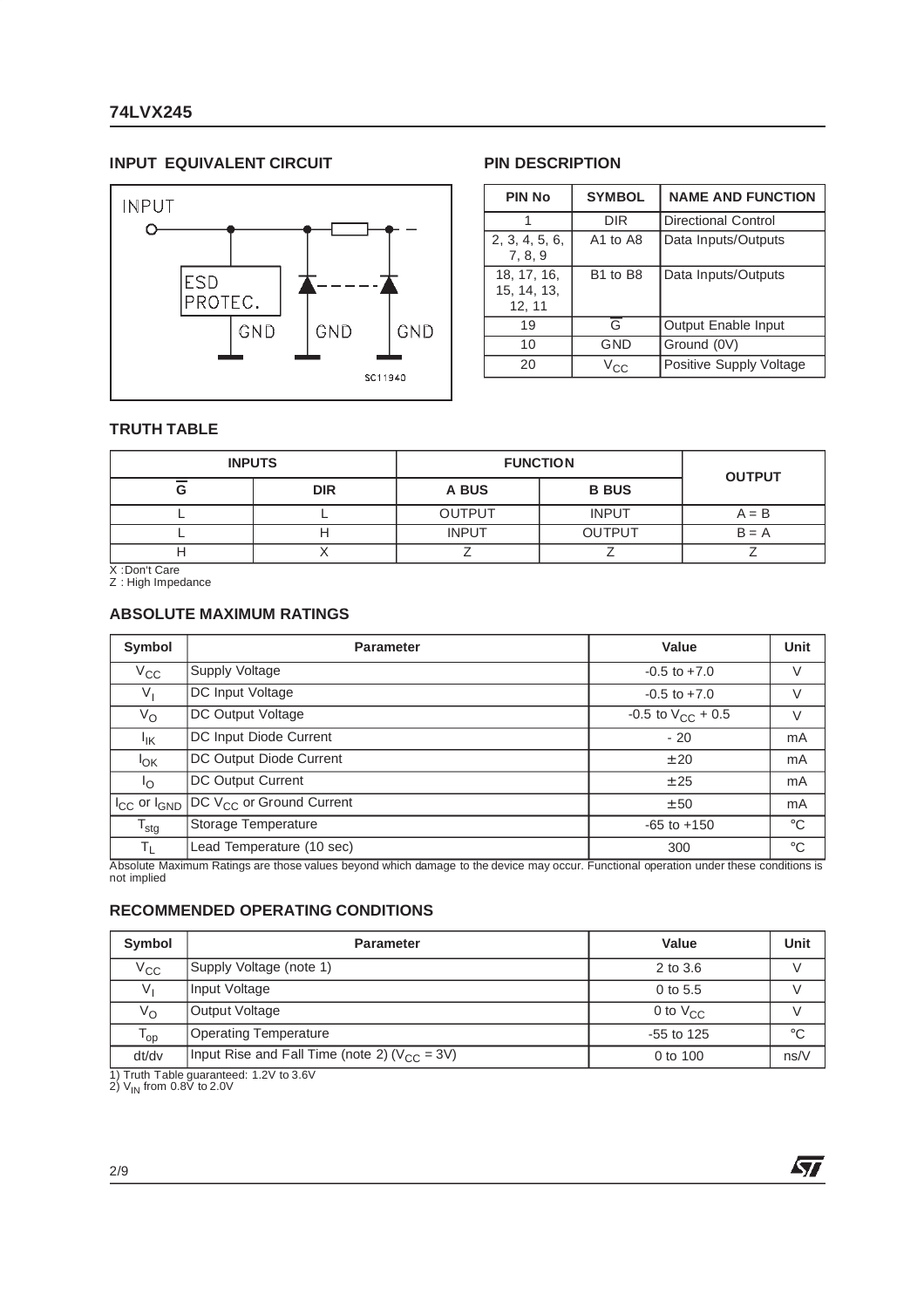#### **DC SPECIFICATIONS**

|                |                                             |          | <b>Test Condition</b>                               | Value               |      |       |      |                                |                                 |      |             |
|----------------|---------------------------------------------|----------|-----------------------------------------------------|---------------------|------|-------|------|--------------------------------|---------------------------------|------|-------------|
| Symbol         | <b>Parameter</b>                            | $V_{CC}$ |                                                     | $T_A = 25^{\circ}C$ |      |       |      | -40 to 85 $\mathrm{^{\circ}C}$ | -55 to 125 $\mathrm{^{\circ}C}$ |      | <b>Unit</b> |
|                |                                             | (V)      |                                                     | Min.                | Typ. | Max.  | Min. | Max.                           | Min.                            | Max. |             |
| $\bar{V}_{IH}$ | High Level Input                            | 2.0      |                                                     | 1.5                 |      |       | 1.5  |                                | 1.5                             |      |             |
|                | Voltage                                     | 3.0      |                                                     | 2.0                 |      |       | 2.0  |                                | 2.0                             |      | $\vee$      |
|                |                                             | 3.6      |                                                     | 2.4                 |      |       | 2.4  |                                | 2.4                             |      |             |
| $V_{IL}$       | Low Level Input                             | 2.0      |                                                     |                     |      | 0.5   |      | 0.5                            |                                 | 0.5  |             |
|                | Voltage                                     | 3.0      |                                                     |                     |      | 0.8   |      | 0.8                            |                                 | 0.8  | $\vee$      |
|                |                                             | 3.6      |                                                     |                     |      | 0.8   |      | 0.8                            |                                 | 0.8  |             |
| $V_{OH}$       | High Level Output                           | 2.0      | $I_{O} = -50 \mu A$                                 | 1.9                 | 2.0  |       | 1.9  |                                | 1.9                             |      |             |
|                | Voltage                                     | 3.0      | $I_{O} = -50 \mu A$                                 | 2.9                 | 3.0  |       | 2.9  |                                | 2.9                             |      | $\vee$      |
|                |                                             | 3.0      | $IO=-4 mA$                                          | 2.58                |      |       | 2.48 |                                | 2.4                             |      |             |
| $V_{OL}$       | Low Level Output                            | 2.0      | $I_{\Omega}$ =50 µA                                 |                     | 0.0  | 0.1   |      | 0.1                            |                                 | 0.1  |             |
|                | Voltage                                     | 3.0      | $IO=50 \mu A$                                       |                     | 0.0  | 0.1   |      | 0.1                            |                                 | 0.1  | $\vee$      |
|                |                                             | 3.0      | $IO=4 mA$                                           |                     |      | 0.36  |      | 0.44                           |                                 | 0.55 |             |
| $I_{OZ}$       | High Impedance<br>Output Leakage<br>Current | 3.6      | $V_I = V_{IH}$ or $V_{IL}$<br>$V_O = V_{CC}$ or GND |                     |      | ±0.25 |      | ± 2.5                          |                                 | ± 5  | μA          |
| Ч.             | Input Leakage<br>Current                    | 3.6      | $V_1 = 5V$ or GND                                   |                     |      | ± 0.1 |      | ±1                             |                                 | ±1   | μA          |
| $I_{\rm CC}$   | Quiescent Supply<br>Current                 | 3.6      | $V_1 = V_{CC}$ or GND                               |                     |      | 4     |      | 40                             |                                 | 40   | μA          |

#### **DYNAMIC SWITCHING CHARACTERISTICS**

|                  | <b>Parameter</b>                             | <b>Test Condition</b> |               | Value  |                     |      |      |                                                                   |      |      |        |  |  |  |
|------------------|----------------------------------------------|-----------------------|---------------|--------|---------------------|------|------|-------------------------------------------------------------------|------|------|--------|--|--|--|
| Symbol           |                                              | $V_{CC}$<br>(V)       |               |        | $T_A = 25^{\circ}C$ |      |      | -55 to 125 $\mathrm{^{\circ}C}$<br>-40 to 85 $\mathrm{^{\circ}C}$ |      |      | Unit   |  |  |  |
|                  |                                              |                       |               | Min.   | Typ.                | Max. | Min. | Max.                                                              | Min. | Max. |        |  |  |  |
| $V_{OLP}$        | Dynamic Low                                  | 3.3                   |               |        |                     |      |      | 0.5                                                               | 0.8  |      |        |  |  |  |
| $V_{OLV}$        | <b>Voltage Quiet</b><br>Output (note 1, 2)   |                       | $C_1 = 50$ pF | $-0.8$ | $-0.5$              |      |      |                                                                   |      |      |        |  |  |  |
| V <sub>IHD</sub> | Dynamic High<br>Voltage Input<br>(note 1, 3) | 3.3                   |               | 2.0    |                     |      |      |                                                                   |      |      | $\vee$ |  |  |  |
| V <sub>ILD</sub> | Dynamic Low<br>Voltage Input<br>(note 1, 3)  | 3.3                   |               |        |                     | 0.8  |      |                                                                   |      |      |        |  |  |  |

1) Worst case package.

2) Max number of outputs defined as (n). Data inputs are driven 0V to 3.3V, (n-1) outputs switching and one output at GND.

3) Max number of data inputs (n) switching. (n-1) switching 0V to 3.3V. Inputs under test switching: 3.3V to threshold (V<sub>ILD</sub>), 0V to threshold<br>(V<sub>IHD</sub>), f=1MHz.

牙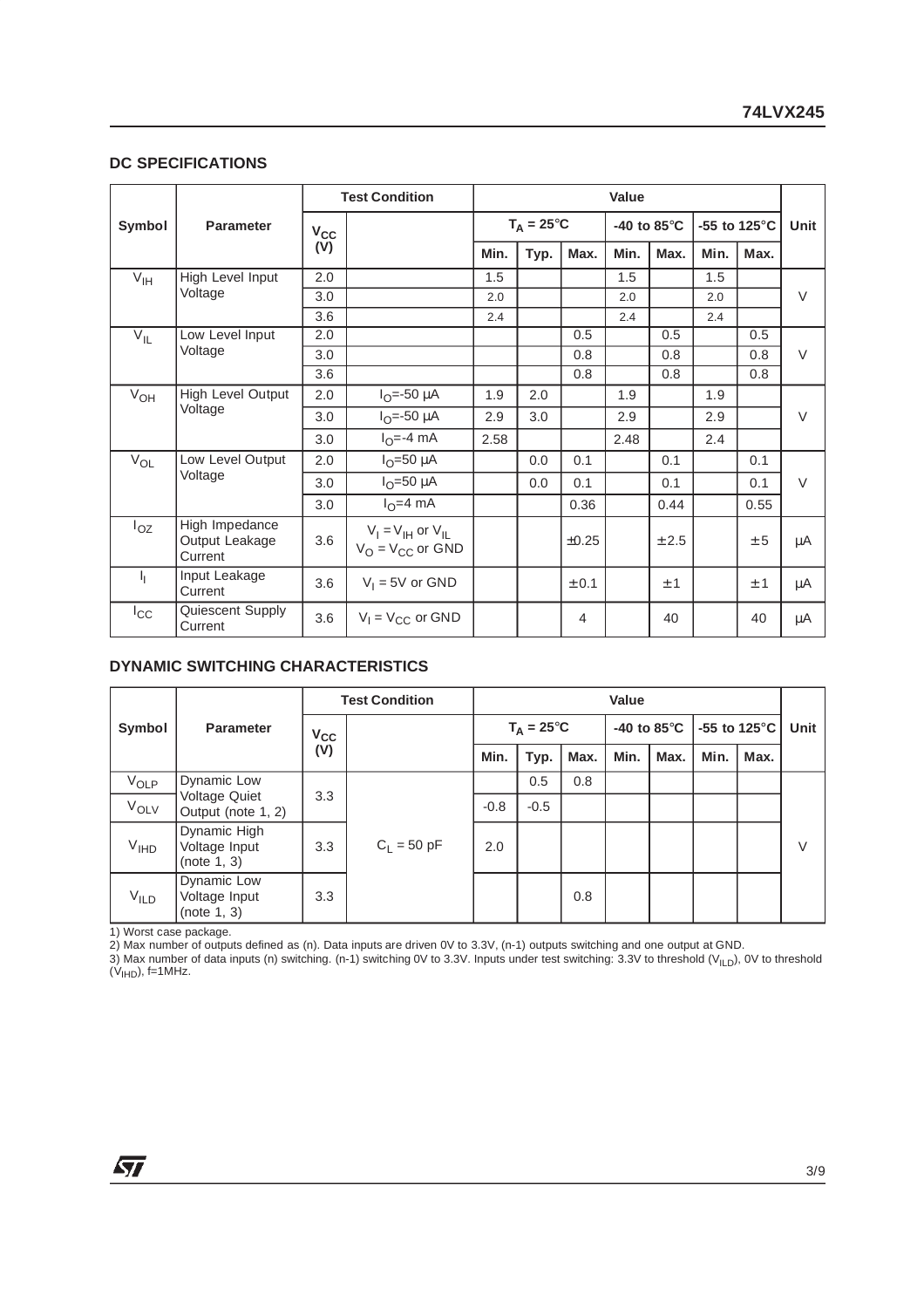#### **74LVX245**

|                     |                          |              | <b>Test Condition</b> |      |      | <b>Value</b>        |      |      |                                |                                 |      |      |
|---------------------|--------------------------|--------------|-----------------------|------|------|---------------------|------|------|--------------------------------|---------------------------------|------|------|
| Symbol              | <b>Parameter</b>         | $V_{\rm CC}$ | $C_L$<br>(pF)         |      |      | $T_A = 25^{\circ}C$ |      |      | -40 to 85 $\mathrm{^{\circ}C}$ | -55 to 125 $\mathrm{^{\circ}C}$ |      | Unit |
|                     |                          | (V)          |                       | Min. | Typ. | Max.                | Min. | Max. | Min.                           | Max.                            |      |      |
| <sup>t</sup> PLH    | <b>Propagation Delay</b> | 2.7          | 15                    |      |      | 6.1                 | 11.4 | 1.0  | 13.5                           | 1.0                             | 15.0 |      |
| <sup>t</sup> PHL    | Time                     | 2.7          | 50                    |      |      | 8.6                 | 14.9 | 1.0  | 17.0                           | 1.0                             | 18.0 |      |
|                     | $3.3^{(*)}$              | 15           |                       |      | 4.5  | 7.1                 | 1.0  | 8.5  | 1.0                            | 9.5                             | ns   |      |
|                     |                          | $3.3^{(*)}$  | 50                    |      |      | 7.2                 | 10.6 | 1.0  | 12.0                           | 1.0                             | 13.0 |      |
| t <sub>PZL</sub>    | Output Enable            | 2.7          | 15                    |      |      | 7.1                 | 13.8 | 1.0  | 16.5                           | 1.0                             | 17.5 |      |
| <sup>t</sup> PZH    | Time                     | 2.7          | 50                    |      |      | 9.6                 | 17.3 | 1.0  | 20.0                           | 1.0                             | 21.0 | ns   |
|                     |                          | $3.3^{(*)}$  | 15                    |      |      | 5.5                 | 8.8  | 1.0  | 10.5                           | 1.0                             | 12.  |      |
|                     |                          | $3.3^{(*)}$  | 50                    |      |      | 8.0                 | 12.3 | 1.0  | 14.0                           | 1.0                             | 15.0 |      |
| t <sub>PLZ</sub>    | <b>Output Disable</b>    | 2.7          | 50                    |      |      | 11.6                | 16.0 | 1.0  | 19.0                           | 1.0                             | 20.5 |      |
| <sup>t</sup> PHZ    | Time                     | $3.3^{(*)}$  | 50                    |      |      | 9.7                 | 11.4 | 1.0  | 13.0                           | 1.0                             | 14.5 | ns   |
| t <sub>OSLH</sub>   | Output to Output         | 2.7          | 50                    |      |      | 0.5                 | 1.0  |      | 1.5                            |                                 | 1.5  |      |
| <b><i>LOSHL</i></b> | Skew Time (note<br>1,2)  | $3.3^{(*)}$  | 50                    |      |      | 0.5                 | 1.0  |      | 1.5                            |                                 | 1.5  | ns   |

#### **AC ELECTRICAL CHARACTERISTICS** (Input  $t_r = t_f = 3$ ns)

1) Skew is defined as the absolute value of the difference between the actual propagation delay for any two outputs of the same device switch-<br>ing in the same direction, either HIGH or LOW<br>2) Parameter guaranteed by design

#### **CAPACITIVE CHARACTERISTICS**

|           | <b>Parameter</b>                             | <b>Test Condition</b> |                  | Value |                     |      |      |      |                                                  |      |      |
|-----------|----------------------------------------------|-----------------------|------------------|-------|---------------------|------|------|------|--------------------------------------------------|------|------|
| Symbol    |                                              | $V_{CC}$<br>(V)       |                  |       | $T_A = 25^{\circ}C$ |      |      |      | -40 to 85 $^{\circ}$ C   -55 to 125 $^{\circ}$ C |      | Unit |
|           |                                              |                       |                  | Min.  | Typ.                | Max. | Min. | Max. | Min.                                             | Max. |      |
| $C_{IN}$  | Input Capacitance                            | 3.3                   |                  |       | 5                   |      |      | 10   |                                                  | 10   | рF   |
| $C_{i/o}$ | Input/Output<br>Capacitance                  | 3.3                   |                  |       | 10                  |      |      | 15   |                                                  | 15   | рF   |
| $C_{PD}$  | Power Dissipation<br>Capacitance<br>(note 1) | 3.3                   | $f_{IN}$ = 10MHz |       | 32                  |      |      |      |                                                  |      | pF   |

1) C<sub>PD</sub> is defined as the value of the IC's internal equivalent capacitance which is calculated from the operating current consumption without<br>load. (Refer to Test Circuit). Average operating current can be obtained by th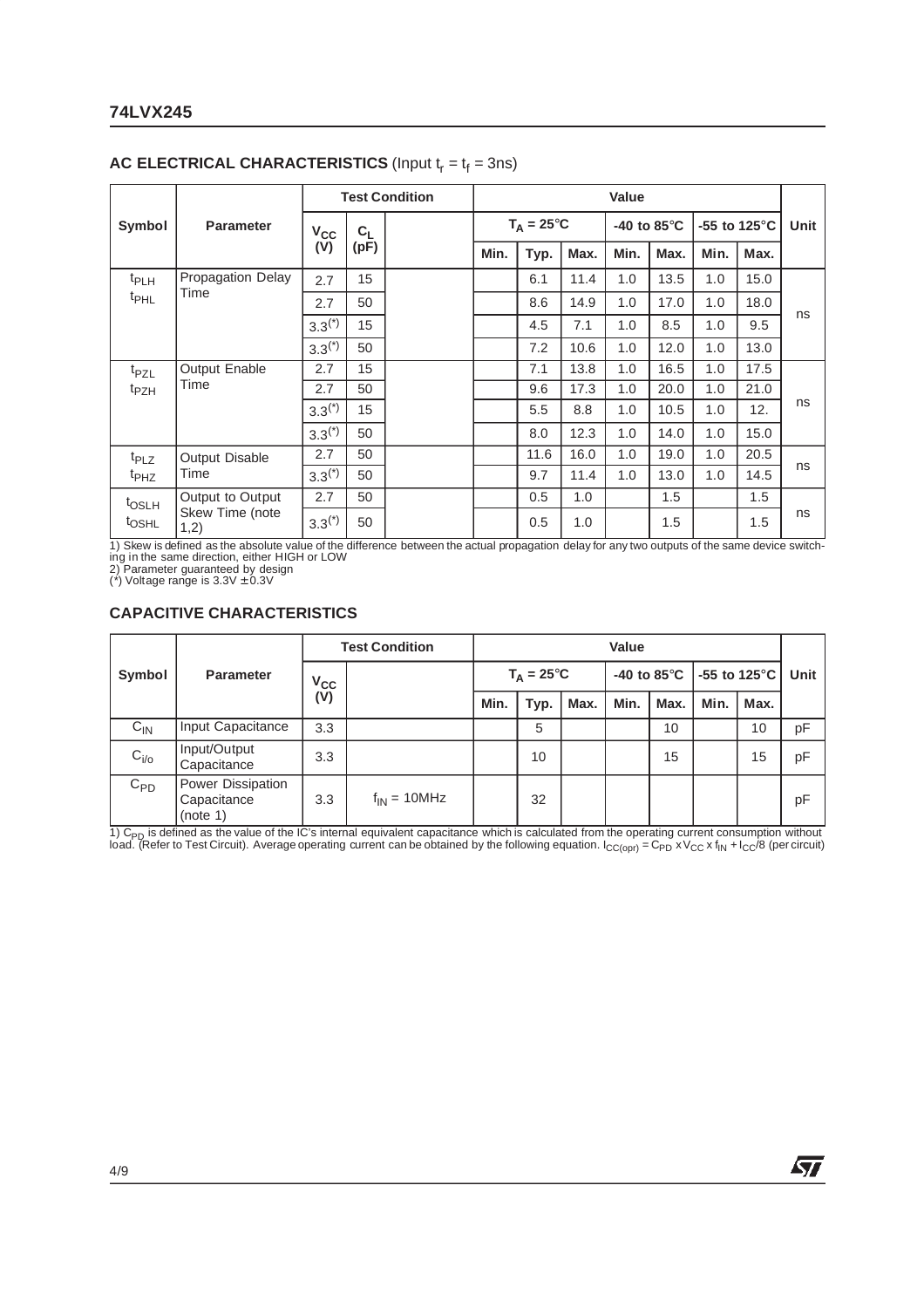#### **TEST CIRCUIT**



| <b>TEST</b>                          | <b>SWITCH</b> |
|--------------------------------------|---------------|
| $ t_{\text{PLH}}$ , $t_{\text{PHL}}$ | Open          |
| $ t_{PZL}, t_{PLZ} $                 | $v_{\rm CC}$  |
| $ t_{PZH}, t_{PHZ} $                 | <b>GND</b>    |

C<sub>L</sub> =15/50pF or equivalent (includes jig and probe capacitance)<br>R<sub>L</sub> = R1 = 1KΩ or equivalent<br>R<sub>T</sub> = Z<sub>OUT</sub> of pulse generator (typically 50Ω)

#### **WAVEFORM 1 : PROPAGATION DELAYS** (f=1MHz; 50% duty cycle)



 $\sqrt{2}$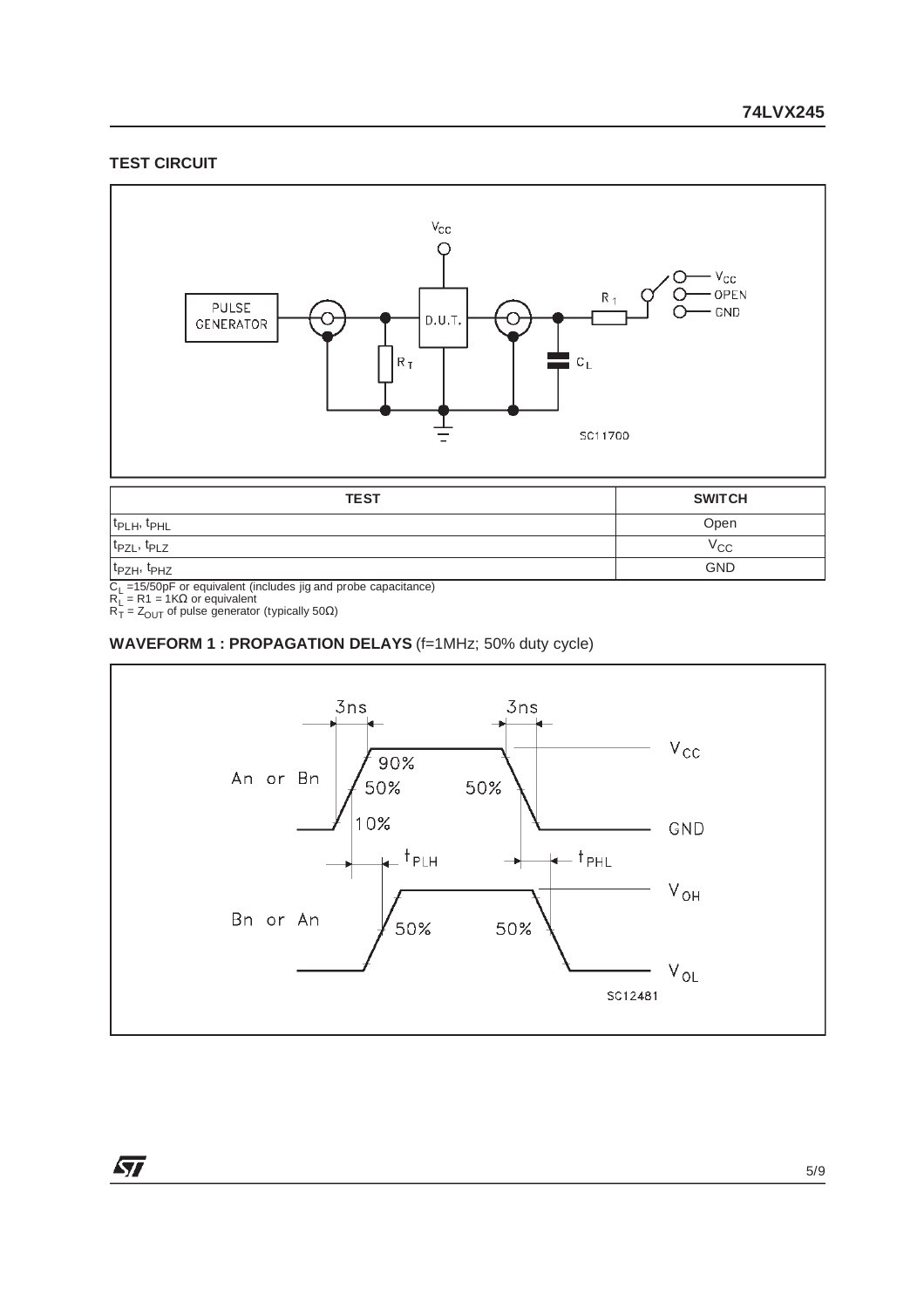

#### **WAVEFORM 2 : OUTPUT ENABLE AND DISABLE TIME** (f=1MHz; 50% duty cycle)

 $\sqrt{2}$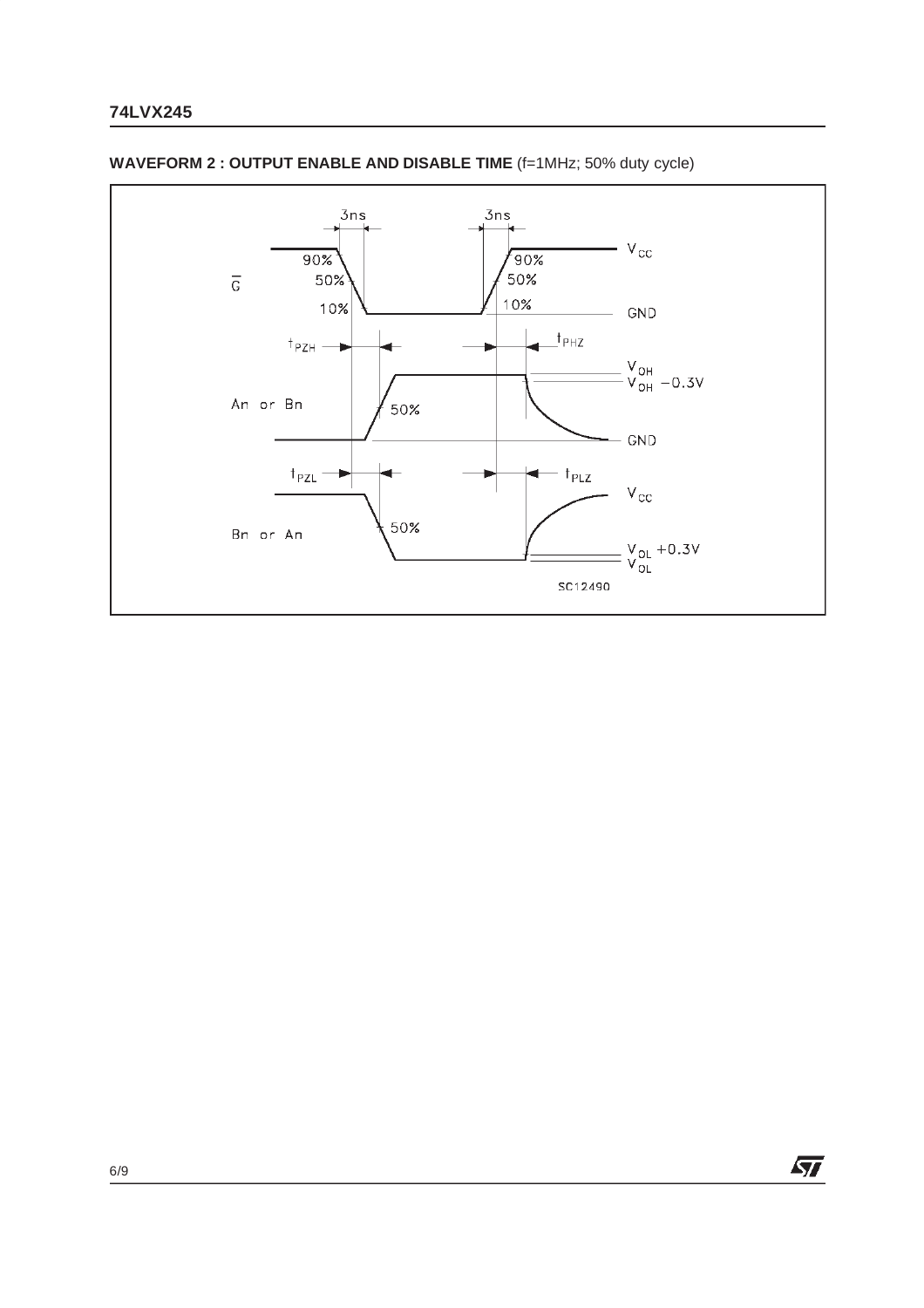| DIM.           |       | mm.        |         | inch       |       |       |  |  |  |
|----------------|-------|------------|---------|------------|-------|-------|--|--|--|
|                | MIN.  | <b>TYP</b> | MAX.    | MIN.       | TYP.  | MAX.  |  |  |  |
| $\mathsf A$    |       |            | 2.65    |            |       | 0.104 |  |  |  |
| a <sub>1</sub> | 0.1   |            | $0.2\,$ | 0.004      |       | 0.008 |  |  |  |
| a2             |       |            | 2.45    |            |       | 0.096 |  |  |  |
| $\sf b$        | 0.35  |            | 0.49    | 0.014      |       | 0.019 |  |  |  |
| b <sub>1</sub> | 0.23  |            | 0.32    | 0.009      |       | 0.012 |  |  |  |
| C              |       | $0.5\,$    |         |            | 0.020 |       |  |  |  |
| c1             |       |            |         | 45° (typ.) |       |       |  |  |  |
| D              | 12.60 |            | 13.00   | 0.496      |       | 0.512 |  |  |  |
| E              | 10.00 |            | 10.65   | 0.393      |       | 0.419 |  |  |  |
| $\mathbf e$    |       | 1.27       |         |            | 0.050 |       |  |  |  |
| e3             |       | 11.43      |         |            | 0.450 |       |  |  |  |
| $\mathsf F$    | 7.40  |            | 7.60    | 0.291      |       | 0.300 |  |  |  |
| L              | 0.50  |            | 1.27    | 0.020      |       | 0.050 |  |  |  |
| ${\sf M}$      |       |            | 0.75    |            |       | 0.029 |  |  |  |





7/9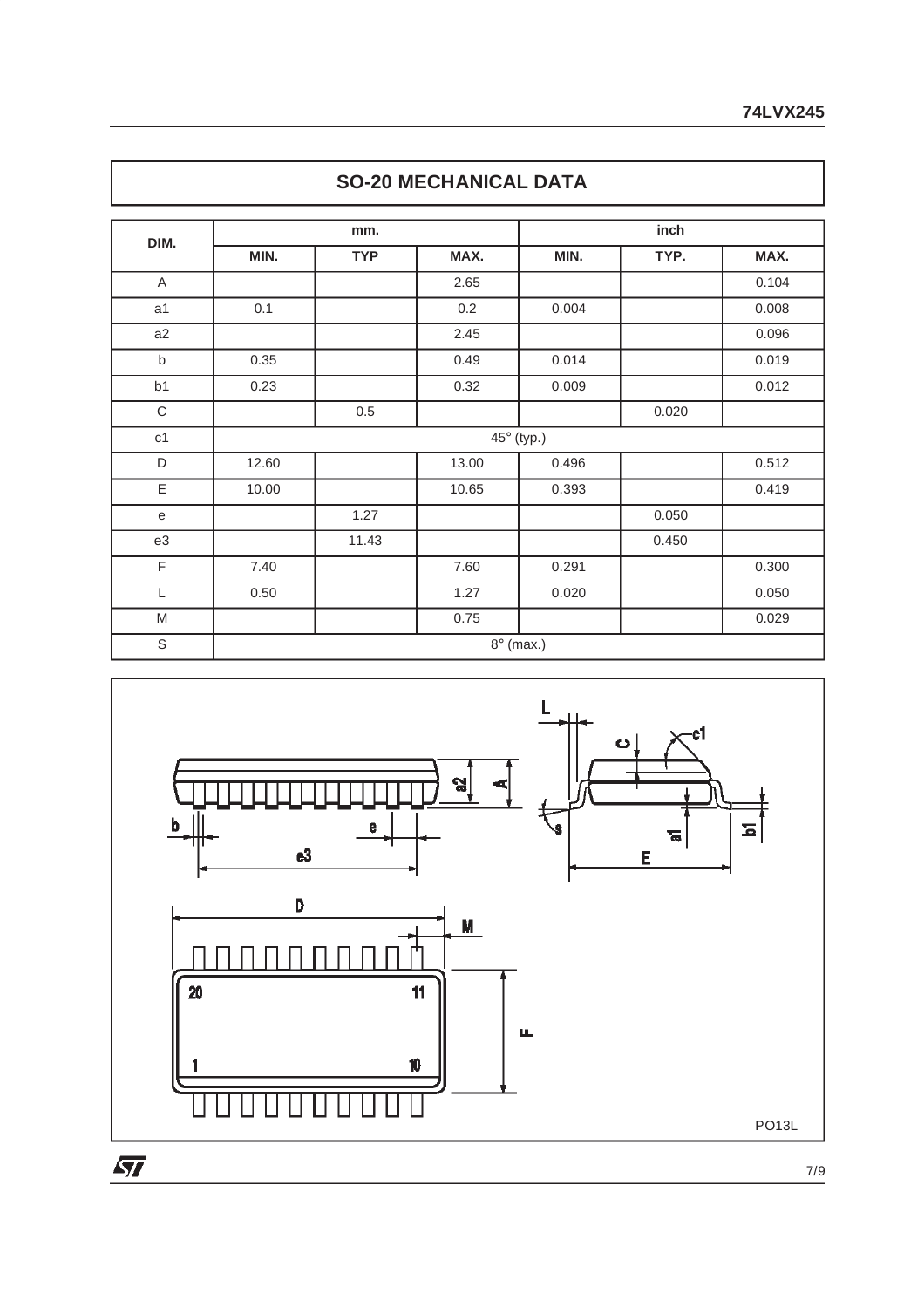### **74LVX245**

Г

|                | <b>TSSOP20 MECHANICAL DATA</b> |            |             |             |            |             |  |  |  |  |  |  |
|----------------|--------------------------------|------------|-------------|-------------|------------|-------------|--|--|--|--|--|--|
|                |                                | mm.        |             | inch        |            |             |  |  |  |  |  |  |
| DIM.           | MIN.                           | <b>TYP</b> | MAX.        | MIN.        | TYP.       | MAX.        |  |  |  |  |  |  |
| A              |                                |            | 1.2         |             |            | 0.047       |  |  |  |  |  |  |
| A <sub>1</sub> | 0.05                           |            | 0.15        | 0.002       | 0.004      | 0.006       |  |  |  |  |  |  |
| A2             | 0.8                            | 1          | 1.05        | 0.031       | 0.039      | 0.041       |  |  |  |  |  |  |
| b              | 0.19                           |            | 0.30        | 0.007       |            | 0.012       |  |  |  |  |  |  |
| $\mathbf C$    | 0.09                           |            | 0.20        | 0.004       |            | 0.0089      |  |  |  |  |  |  |
| D              | 6.4                            | 6.5        | 6.6         | 0.252       | 0.256      | 0.260       |  |  |  |  |  |  |
| E              | 6.2                            | 6.4        | 6.6         | 0.244       | 0.252      | 0.260       |  |  |  |  |  |  |
| E1             | 4.3                            | 4.4        | 4.48        | 0.169       | 0.173      | 0.176       |  |  |  |  |  |  |
| e              |                                | 0.65 BSC   |             |             | 0.0256 BSC |             |  |  |  |  |  |  |
| K              | $0^\circ$                      |            | $8^{\circ}$ | $0^{\circ}$ |            | $8^{\circ}$ |  |  |  |  |  |  |
| L              | 0.45                           | 0.60       | 0.75        | 0.018       | 0.024      | 0.030       |  |  |  |  |  |  |

1



8/9